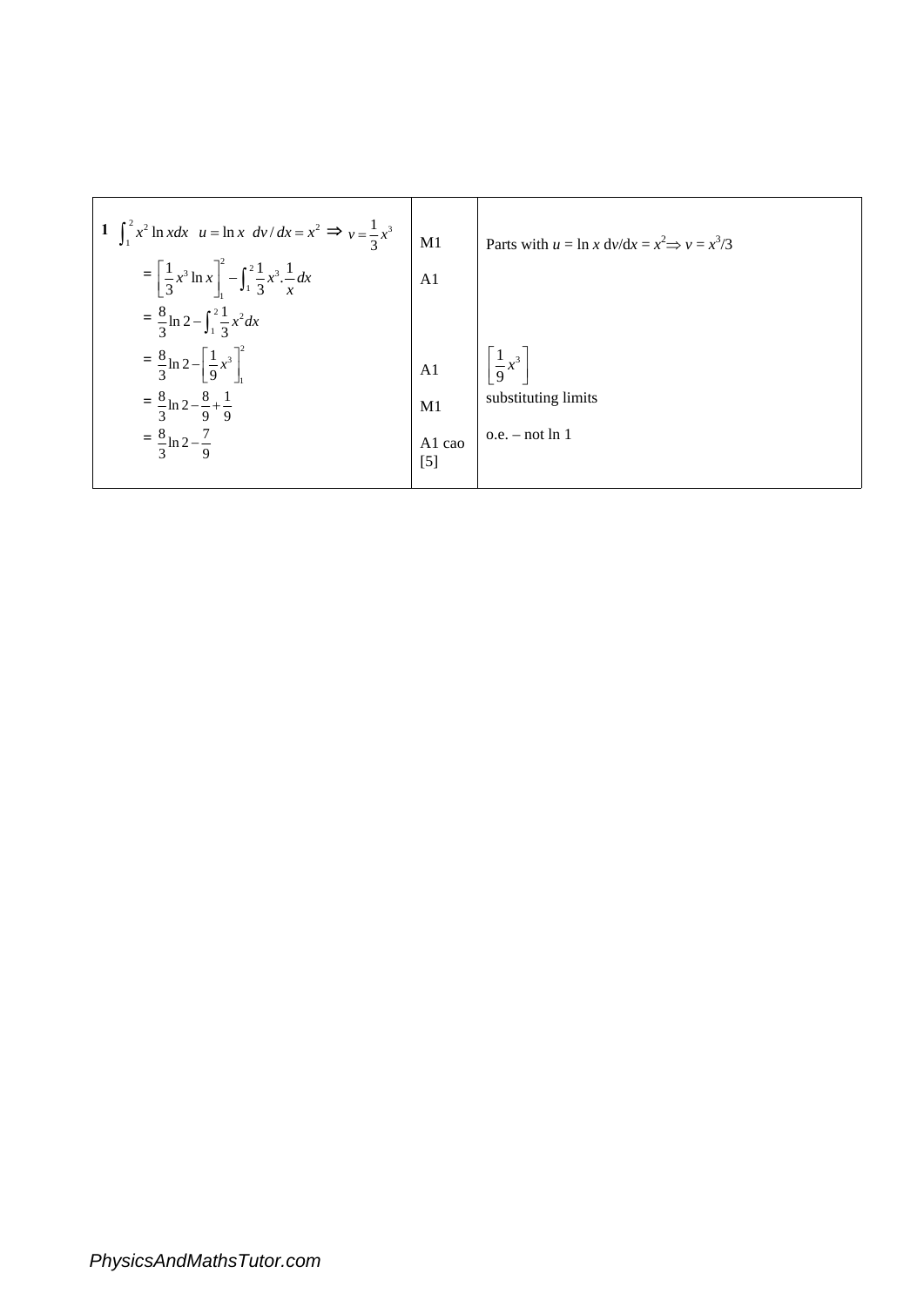| Asymptote when $1 + 2x^3 = 0$<br>2(i)<br>$2x^3 = -1$<br>$\Rightarrow$<br>$x = -\frac{1}{\sqrt[3]{2}}$<br>$\Rightarrow$<br>$=-0.794$                                                                                        | M1<br>A <sub>1</sub><br>Alcao<br>$[3]$                                  | oe, condone $\pm \frac{1}{\sqrt[3]{2}}$ if positive root is rejected<br>must be to $3$ s.f.                                                                                                                                                                                                                                                                                                    |
|----------------------------------------------------------------------------------------------------------------------------------------------------------------------------------------------------------------------------|-------------------------------------------------------------------------|------------------------------------------------------------------------------------------------------------------------------------------------------------------------------------------------------------------------------------------------------------------------------------------------------------------------------------------------------------------------------------------------|
| (ii) $\frac{dy}{dx} = \frac{(1+2x^3).2x - x^2.6x^2}{(1+2x^3)^2}$<br>$=\frac{2x+4x^4-6x^4}{(1+2x^3)^2}$<br>$=\frac{2x-2x^4}{(1+2x^3)^2}$<br>$dy/dx = 0$ when $2x(1 - x^3) = 0$<br>$x = 0, y = 0$<br>or $x=1$ ,<br>$y = 1/3$ | M1<br>A <sub>1</sub><br>E1<br>M1<br><b>B1 B1</b><br><b>B1 B1</b><br>[8] | Quotient or product rule: $(udv-vdu M0)$<br>$2x(1+2x^3)^{-1} + x^2(-1)(1+2x^3)^{-2}$ .6x <sup>2</sup> allow one slip<br>on derivatives<br>correct expression – condone missing bracket if if<br>intention implied by following line<br>$derivative = 0$<br>$x = 0$ or 1 – allow unsupported answers<br>$y = 0$ and $1/3$<br>$SC-1$ for setting denom = 0 or extra solutions<br>$(e.g. x = -1)$ |
| (iii) $A = \int_0^1 \frac{x^2}{1 + 2x^3} dx$                                                                                                                                                                               | M1                                                                      | Correct integral and limits – allow $\int_1^0$                                                                                                                                                                                                                                                                                                                                                 |
| either $= \left[\frac{1}{6}\ln(1+2x^3)\right]_0^1$<br>$=\frac{1}{6}$ ln 3 <sup>*</sup>                                                                                                                                     | M1<br>A <sub>1</sub><br>M1<br>E1                                        | $k \ln(1 + 2x^3)$<br>$k = 1/6$<br>substituting limits dep previous M1<br><b>WWW</b>                                                                                                                                                                                                                                                                                                            |
| let $u = 1 + 2x^3 \Rightarrow du = 6x^2 dx$<br>$\overline{or}$<br>$\Rightarrow A = \int_{1}^{3} \frac{1}{6} \frac{1}{u} du$<br>$=\left[\frac{1}{6}\ln u\right]^3$<br>$=\frac{1}{6} \ln 3^*$                                | M1<br>A <sub>1</sub><br>M1<br>E1<br>$[5]$                               | $\frac{1}{6u}$<br>$\frac{1}{2}$ ln u<br>substituting correct limits (but must have used<br>substitution)<br><b>WWW</b>                                                                                                                                                                                                                                                                         |